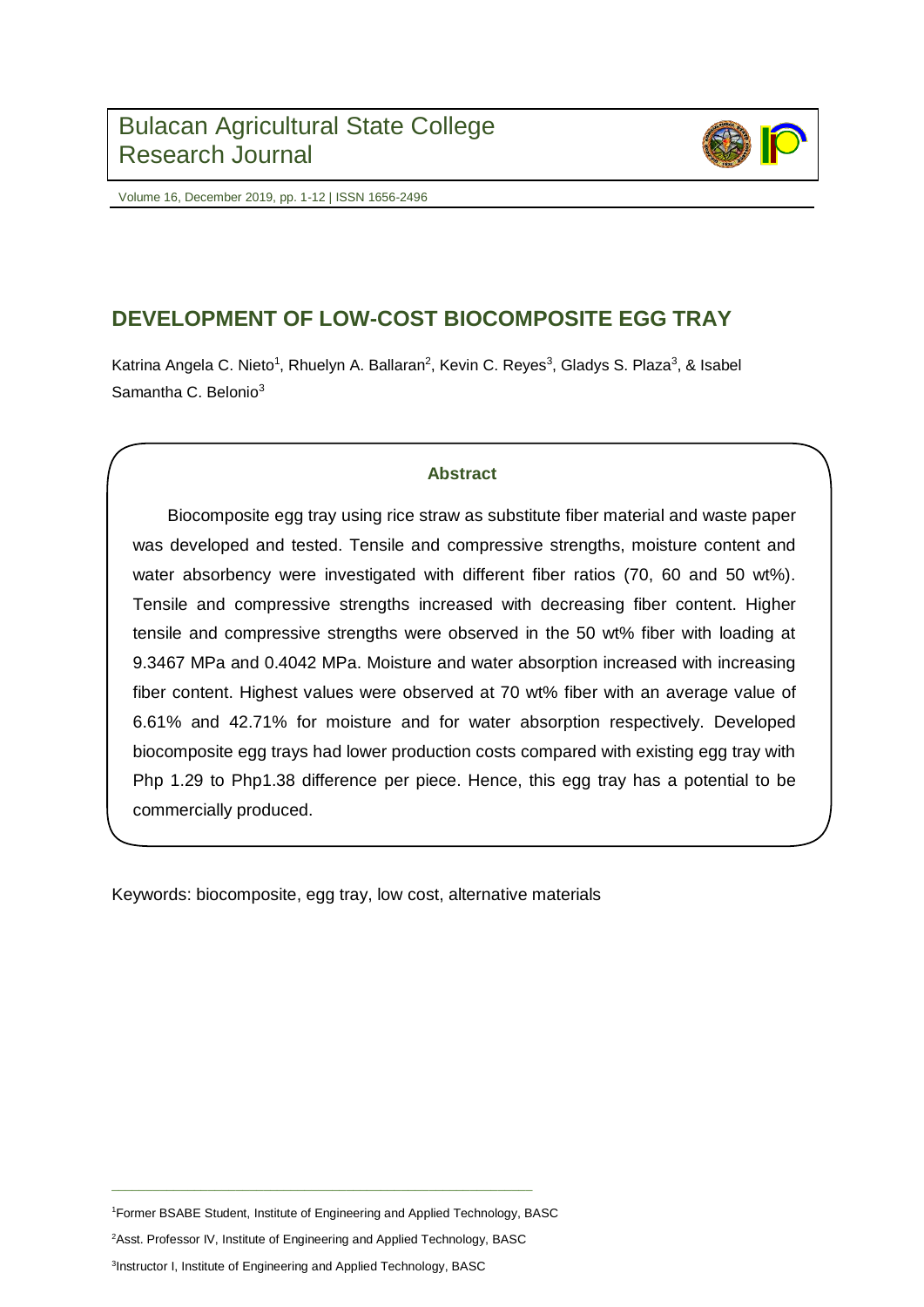#### **Introduction**

Philippines is primarily an agricultural country with a land area of 30 million ha, 47% of which is agricultural. Agricultural waste is one the largest part of the nation wide's waste problems. The total area devoted to agricultural crops is 13 million ha distributed among food grains, food crops and non-food crops (Zafar, 2018).

Rice is one of the major foods, with per capita consumption of 65 kg per year (Escriba & Porcar, 2009), accounting for 20% of global consume calories. According to Ibrahim (2018), that in the near future, rice production is expected to increase significantly in order to feed the rising human population. Paddy rice culture produces 660 million tons of rice, along with 800 million dry tons of agricultural residues, which is mainly rice straw (Escriba & Porcar, 2009). Rice straw is a rice by-product produced when harvesting paddy. Rice straw mainly consist of carbohydrate components such as hemicelluloses, cellulose, and lignin (Cheng et.al., 2004) and has good resistance to bacterial decomposition (Summers, *et.al*., 2003). The straw fibers have better properties than any other natural cellulose fiber obtained from an agricultural by product (Wang, 2006).

With these characteristics, rice straw and waste paper materials can be turned to a bio-composite packaging material. On the other hand, paper waste is ruining the environment. In fact, the annual per capita consumption of paper in the Philippines is 13 kg, which is still much below the per capita paper consumption of developed countries (ADB, 2004). Biocomposite material can be useful packaging material and through this, proper waste management will be implemented. The associated problem involved with proper disposal of wastes and the conservation of the global environment can be effectively managed by reducing agricultural waste and waste paper generated in the planet (Aquino *et.al.,* 2013).

The use of bio-composites for food packaging applications could help to provide new food packaging materials with improved mechanical, barrier, antioxidant, and antimicrobial properties (Valdes *et.al*., 2014). Properties of packaging materials such as strength, flexibility, transparency and gas permeability is important whether packaging is suitable for the intended purpose (Molenveld, 2007). Making bio-composite materials into egg trays may improve its strength. A study about increasing the strength of packaging materials for eggs which are extremely fragile product is important because even with the best handling methods, serious losses can result from shell damage. According to Lim (2018), 20% of the egg trays used for delivering eggs are already used making them pliable and cannot properly hold the eggs and also around 2-3 % accounts to breakage due to use of old trays.

Turning waste paper materials to different packaging materials is important to effectively manage the associated problem involved with its disposal and also to conserve our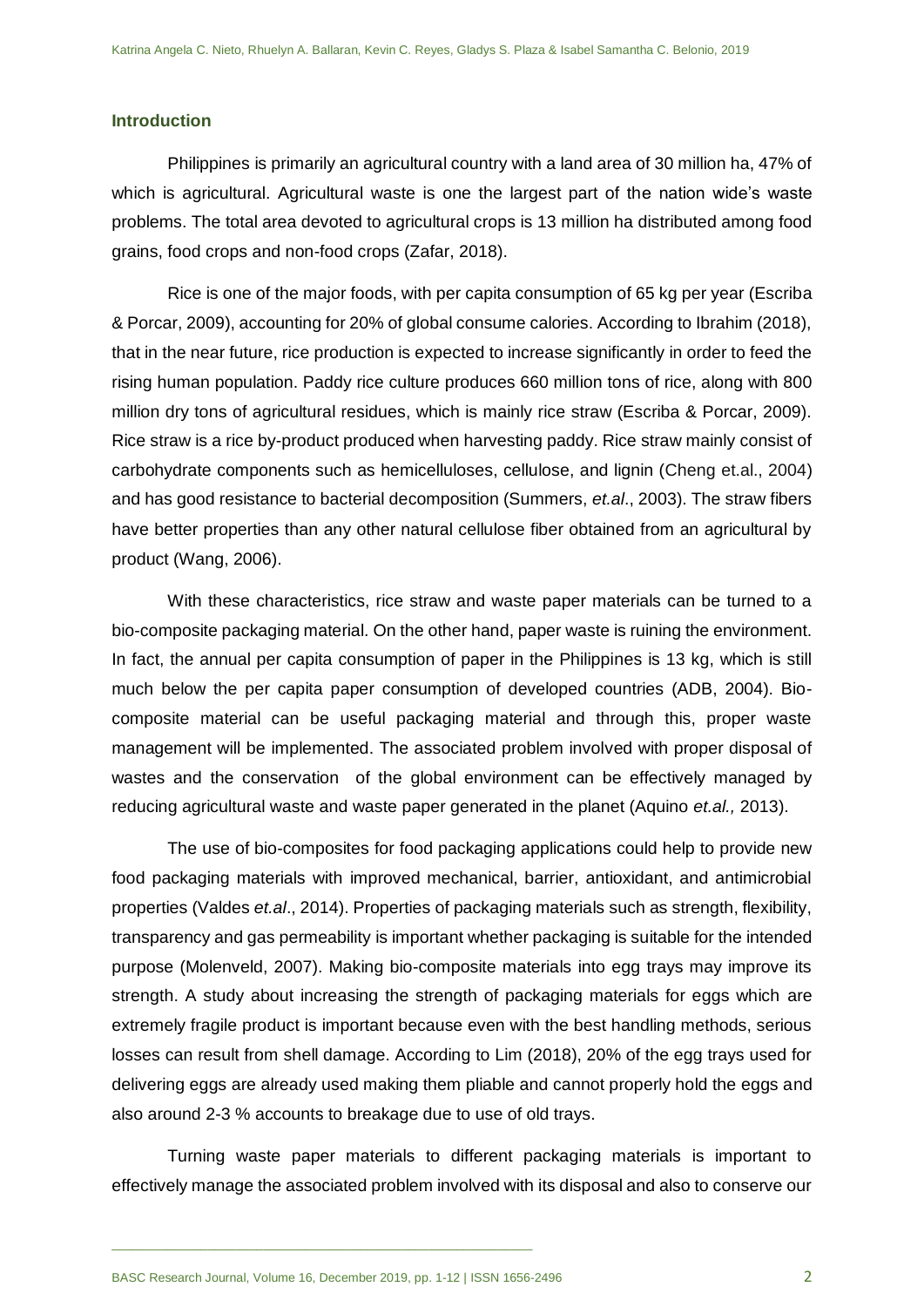forest reservation. Hence this bio-composite egg tray blended with rice straw will be significant in promoting environment-friendly endeavours and will motivate other researchers. This study will be helpful to bring into a durable bio-composite egg tray that will lessen the cost of inputs by using waste materials. It will also serve as benchmark for researchers on the subject of promoting waste reduction.

The study aimed to develop a biocomposite egg tray which is cheaper than the existing egg tray in the market using farm waste like rice straw and waste papers. Scope was limited to the evaluation of egg trays' tensile and compressive strengths, moisture content and water absorbency only.

#### **Materials and Method**

The experimental design was Complete Randomized Design (CRD) with three treatments (ratio of rice straw) and three replications (Table 1). Ratio was based from the preliminary testing wherein it was observed that there was a difference with the existing egg tray when it comes to strength if it was replaced with rice straw as partial substitute fiber for egg trays.

|                  | Percentage Weight (%) |                    |  |
|------------------|-----------------------|--------------------|--|
| <b>TREATMENT</b> | <b>Rice Straw</b>     | <b>Waste Paper</b> |  |
|                  | 70                    | 30                 |  |
| в                | 60                    | 40                 |  |
|                  | 50                    | 50                 |  |





Figure 1. Egg tray molder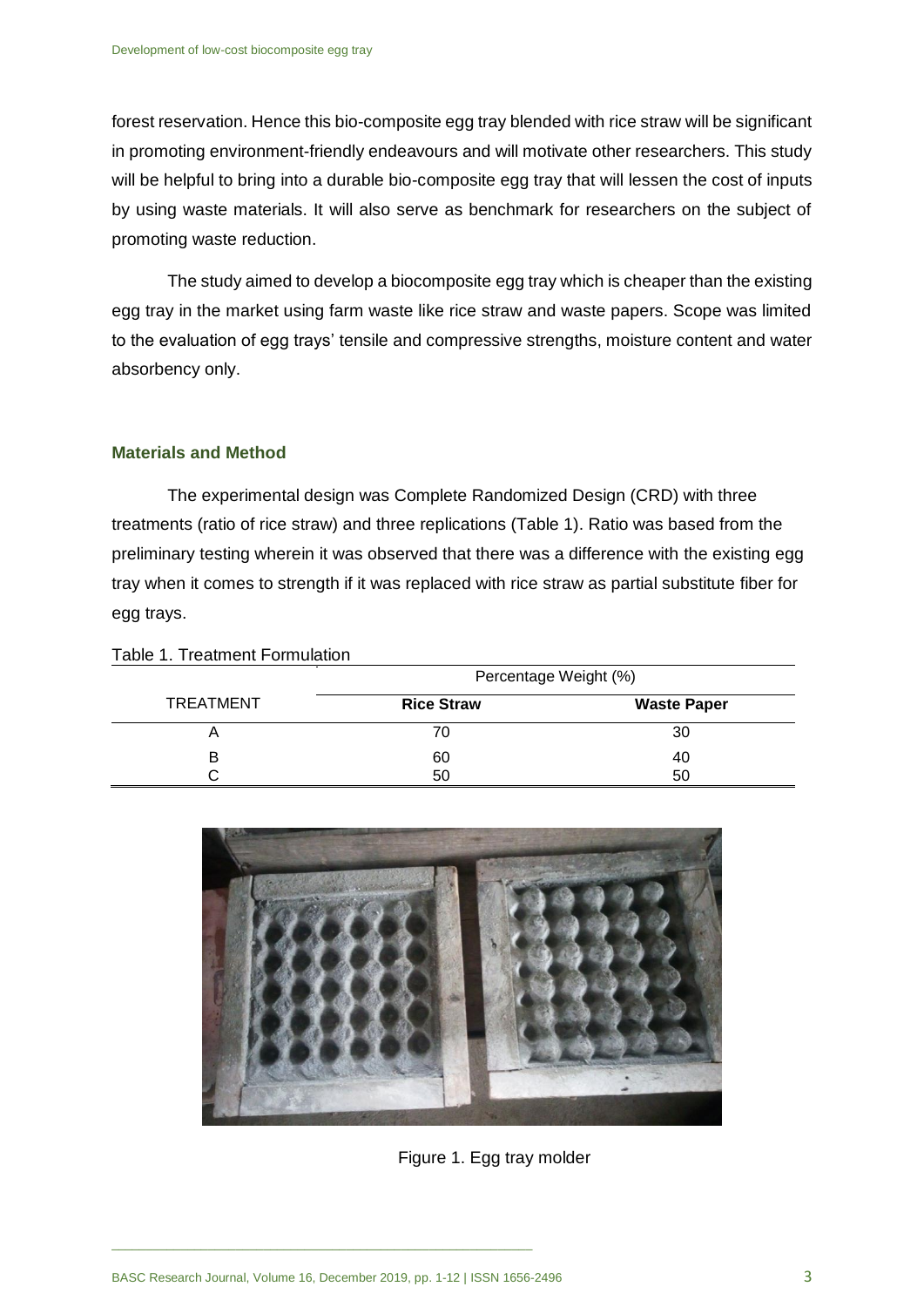Rice straw was mixed with waste paper material. One hundred grams (of starch 100 g) was added into 200 g of mixture of rice straw and waste paper and cooked for at least 10 min until the starch become sticky. For molding, using the fabricated molder (Figure 1), 392.4 N- force (40 kg  $*$  9.81 kg-ms<sup>-2</sup>) was used to make sure of material compaction. It was dried after molding for at least three (3) days to remove the moisture content of the bio-composite material. For layering, corn starch mixed with boiling (approximately 100°C) water was applied to the egg tray using a brush then dry it again for further removal of moisture. Then, the biocomposite material was evaluated for its mechanical properties using Universal Testing Machine (UTM) as well as its economic benefits by comparing to existing egg tray.

#### **Mechanical properties evaluation**

The tensile characteristics of egg tray and paper-products were important in their ability to resist tearing or ruptures that are typical to the distribution environment of paper egg trays (Amoo *et.al.,* 2017). Tensile strength was calculated by dividing the load at break by the original minimum cross-sectional area (equation 1). The result was expressed in MPa and reported to three significant figures.

Tensile Strength=
$$
\frac{(\text{load at break})}{((\text{original width})(\text{original thickness}))}
$$
 (Equation 1)

Compressive strength is the ability of material or structure to carry the loads on its surface without any crack or deflection (Corrosionpedia, 2019). A material under compression tends to reduce the size, while in tension, size elongates. Compressive strength was calculated by dividing the maximum load applied to the specimen during the test by the crosssectional area and reported in units of megapascal (MPa) in SI units (equation 2).

Compressive Strength=
$$
\frac{(maximum load applied)}{(cross-sectional area)}
$$
(Equation 2)

Moisture content is the amount of moisture in the sample given as a percentage of the sample's original weight (Miller, 2019). Moisture determination is one of the most important and most widely used measurements in the processing, packaging and testing of foods (Pomeranz & Meloan, 1994). Three (3) replicates per samples were prepared. Each of the samples was dried at 105 °C for 72 h (Kumar *et.al.,* 2014). Moisture content was determined using equation 3.

Moisture Content = 
$$
\frac{\text{Weight initial- weight final}}{\text{Weight final}} \times 100
$$
 (Equation 3)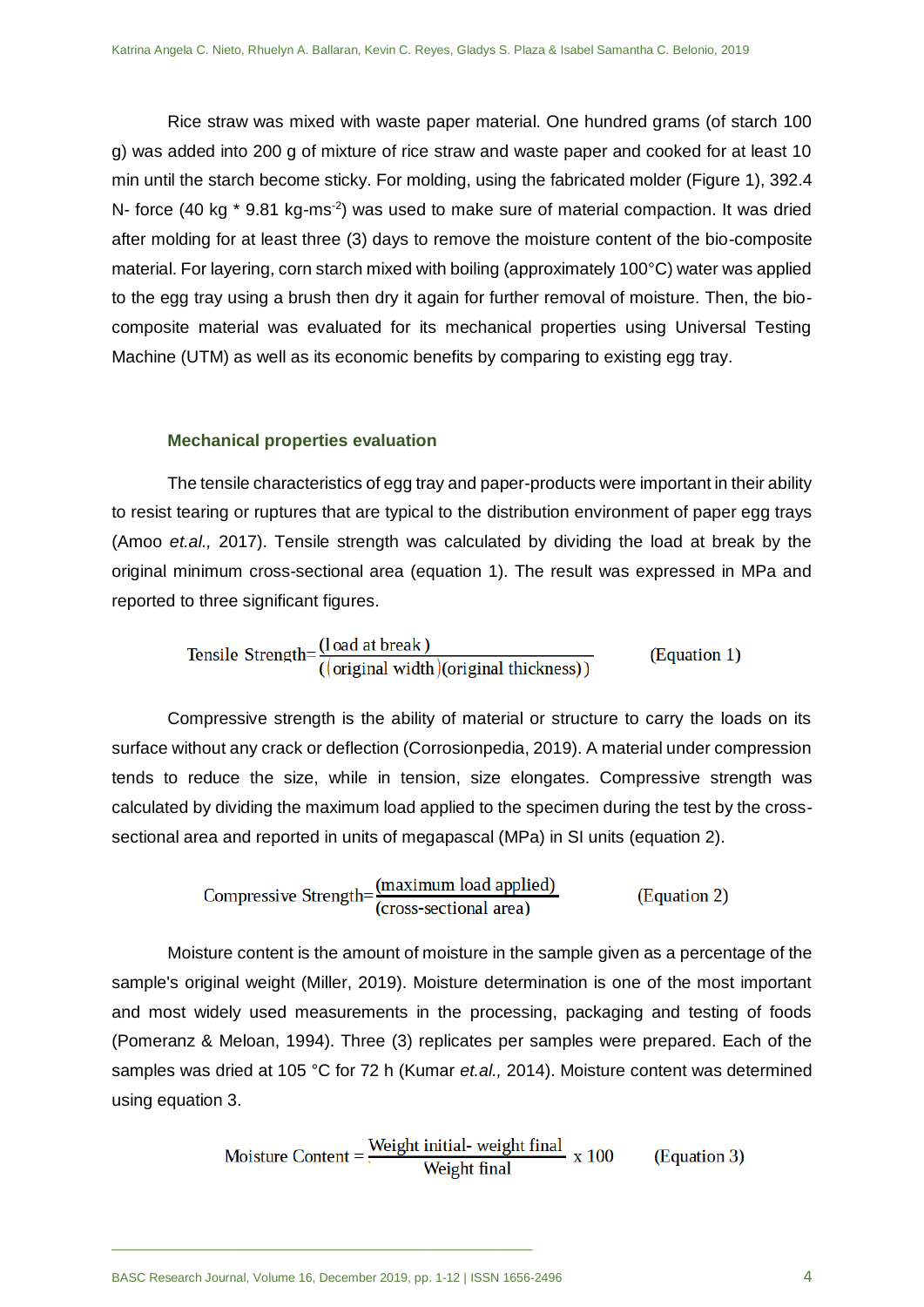Water absorbency is a measure of the amount of water absorbed by the bio-composite material (Pira, 2019). Three (3) replicates per samples were prepared. Each of the samples was soaked in a bath with distilled water. Distilled water was used because it is virtually no solids, minerals or trace elements (Bai, 2013) that can affect the water absorption of the material. The amount of water absorbed (% WA) were determined using equation 4.

$$
\% WA = \frac{Weight final - Weight initial}{Weight initial} \times 100
$$
 (Equation 4)

The economic benefits of such bio-composite egg tray was evaluated and assessed by comparing the cost of the existing egg tray using rice straw as raw material. This benefit was expressed numerically as the amount of money that will be saved or generated using equations 5 and 6.

### **Results and Discussion**

The fabricated bio-composite egg tray from rice straw and waste paper is shown in Figure 2. Rice straw fibers from 70 wt % to 50 wt % fiber loading were very visible due. Based on observation, 70 wt % fiber loading has the most visible rice straw fibers compare to the other treatments.



Figure 2. Fabricated bio-composite egg trays.

The specimen with a high tensile strength essentially means that it can resist a lot of tension before it breaks (Jones, 2017). During the investigation (Table 4), the maximum tensile strength of 9.3467 MPa was noticed for 50 wt % of fiber and minimum of 3.3933 MPa for fiber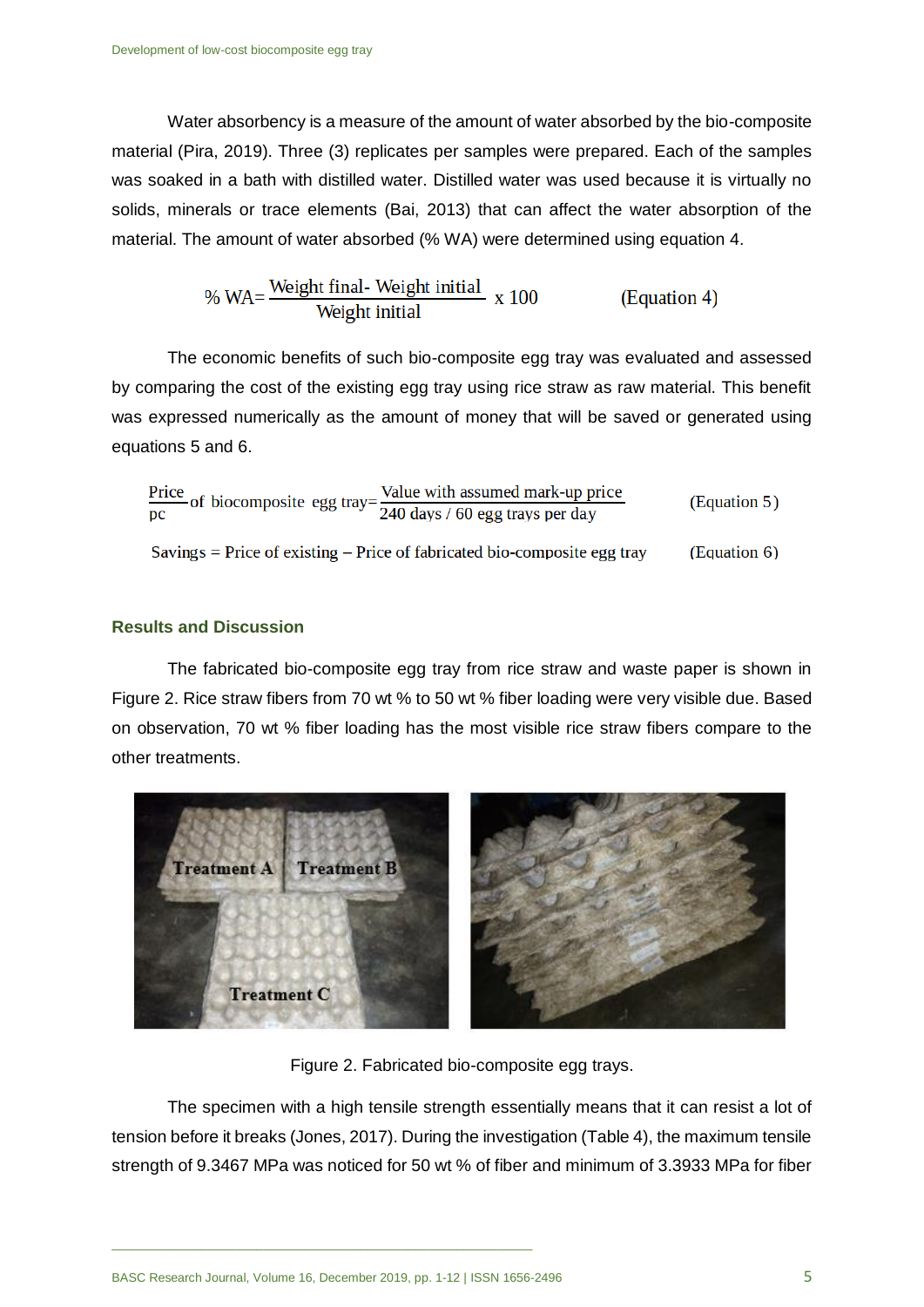with 70 wt %, respectively. On the other hand, treatment B with 60 wt % resulted to 7.1267 MPa. Tensile strength of the bio-composite material increases when the percentage weight of fiber decreases. Same trend were observed on the study of Punyamurthy *et.al.* (2014) wherein the tensile strength of the bio-composites decreases with increase in fiber loading.

Table 4. Comparisons of tensile strength and moisture content of the bio-composites with different fiber loading.

| <b>TREATMENTS</b> | <b>AVERAGE TENSILE</b><br>STRENGTH (MPa) | AVERAGE MOISTURE<br>CONTENT (%) |  |
|-------------------|------------------------------------------|---------------------------------|--|
| A (70:30)         | 3.3933                                   | 6.6141                          |  |
| B(60:40)          | 7.1267                                   | 5.2694                          |  |
| C(50:50)          | 9.3467                                   | 4.6568                          |  |

The performance of bio-composites depends on the properties of the natural fibers used in them. However, the properties of natural fibers that result from the chemistry of the cell wall components make some main problems in bio-composites (Kispotta, 2011). The result of lower tensile strength at the 70 wt % could also be affected by the fiber composition in the bio-composite. According to Subramaniam 2018, fiber/matrix bonding, chemical treatments, surface modification of fibers, fiber orientation, and type of matrix are the factors influences the tensile strength. Yatim *et.al*., (2003) stated that since the natural fiber is hydrophilic and most polymers is hydrophobic, bio-composites itself have significant problems of compatibility between the bio-fibers and the matrix and this lead to poor interfacial bonding between them. Additionally, bio-fibers have high sensitivity to moisture content which is difficult to control because bio-fibers are from the hydrophilic group. Moisture is trapped in composites and affects their mechanical properties at long term conditions. On the other hand, the moisture absorbed by bio-fiber may cause the fiber surface like a separating agent, while if the fibers are not dehumidified, the mechanical properties of bio-fibers could be effected (Wang *et.al.,* 2006).

Moreover, Table 4 also displays the maximum moisture content of 6.61 % for 70 wt % of fiber and 4.66 % was minimum with 50 wt % of fiber, while 60 wt % results was 5.27 %. Biocomposites with 70 wt % fiber got the highest moisture content. The bio-composite material MC decreases in the 60 wt % and 50 wt % of the fiber loading.

Generally, the performance of paper-based packaging materials, such as tensile strength are strongly affected by the moisture content of the packaging materials which is also directly influenced by the environmental conditions (Mohanty & Swain, 2017). According to Rhim (2010), further sorption of water vapor may bring swelling and conformational change on the macromolecular structure of the material and may result decreased in mechanical strength. The decrease in tensile strength by the presence of moisture of bio-composite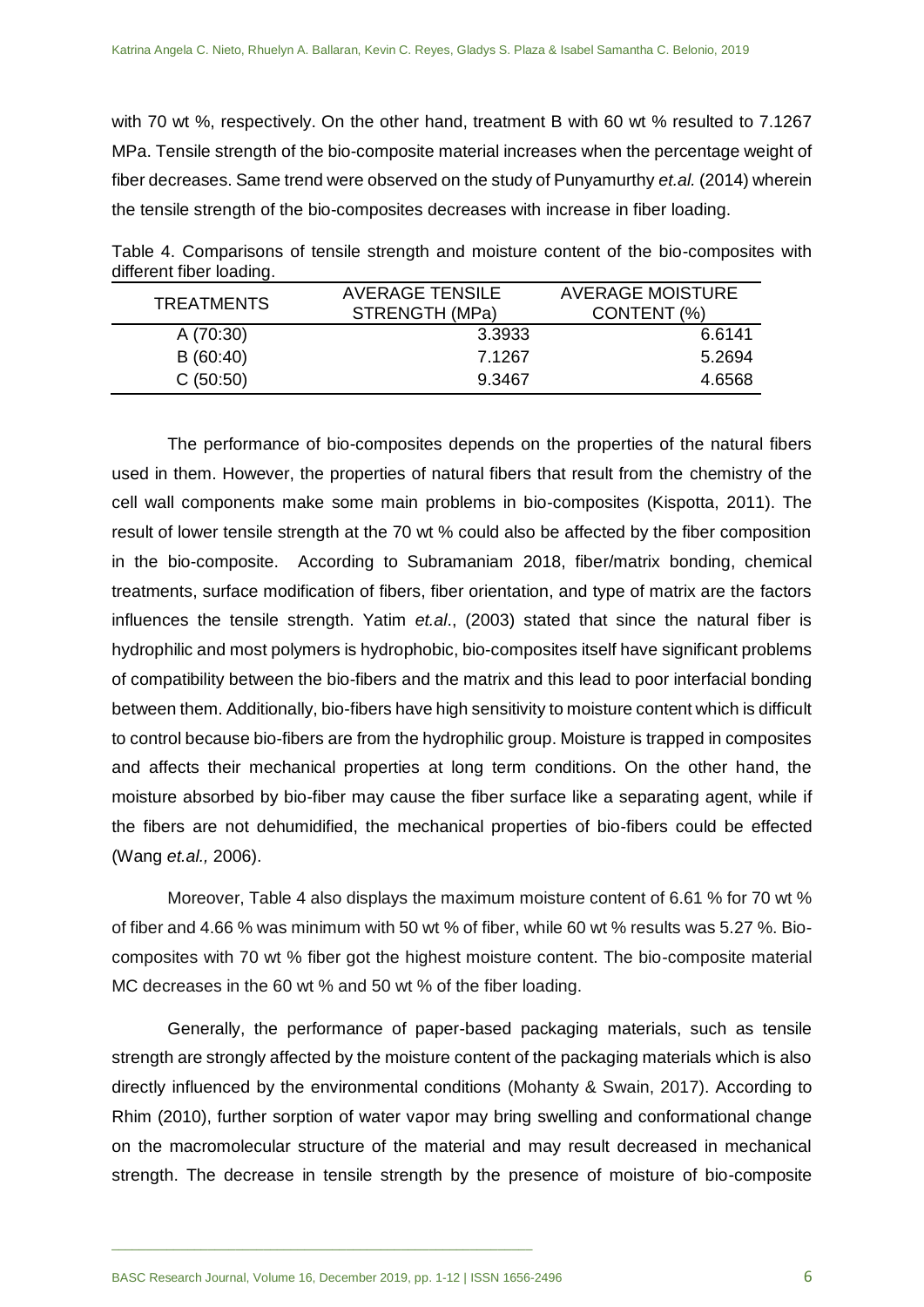material is mainly due to the development of hydrogen bonds between hydrophilic hydroxyl groups of cellulose fiber in the paper and rice straw matrix consequently result in decreased mechanical strength (Rhim, 2010).

Table 5 shows the compressive strength of the bio-composite material with different fiber loading. This also displays that the compressive strength values of the sample having 50% weight of rice straw were maximum at 0.4042 MPa and were minimum at 70% weight with 0.3942 MPa while 60wt % has strength of 0.3991 MPa, respectively.

Table 5. Comparison of the compressive strength and moisture content of the bio-composites with different fiber loading

| <b>TREATMENTS</b> | <b>AVERAGE COMPRESSIVE</b> | <b>AVERAGE MOISTURE</b> |  |
|-------------------|----------------------------|-------------------------|--|
|                   | STRENGTH (MPa)             | CONTENT (%)             |  |
| A (70:30)         | 0.3942                     | 7.8073                  |  |
| B(60:40)          | 0.3991                     | 6.9780                  |  |
| C(50:50)          | 0.4042                     | 5.7099                  |  |
| <b>EXISTING</b>   | 0.0008                     | 2.9406                  |  |

Based on the testing, existing egg tray results to 0.0008 MPa which essentially means that bio-composite egg tray exhibits higher compressive strength than the existing. According to Amoo, et.al. (2017), local paper egg trays are discovered to be made of comparatively lower fiber quality. It clearly indicates that bio-composite materials typically have higher tensile strengths than compressive strengths (Corrosionpedia, 2019). Composites loaded in compression may buckle, kink or crush. According to Wu *et.al.,* (2018), when composites are subjected to a compression loading, the fiber and the resin assume the force, which will affect the compression strength of composites in common, therefore, the tensile and compression properties of composites exhibit a difference. In addition, a difference between the tensile and compressive properties of fiber and composites exists due to fiber buckling and production problems, which have been confirmed in many papers, with some authors having studied the tensile and compressive properties from the fiber viewpoint (Wu *et.al.*, 2018).

On the other hand, Table 5 also shows the maximum moisture content of 7.81 % for 70 wt % of fiber and 5.71% was minimum with 50 wt % of fiber, while 60 wt % results was 6.98%, respectively. Bio-composites with 70 wt % fiber got the highest moisture content. The moisture content of the composites increased as the filler loading increased, but the composites had the similar level of compressive strength. The compression strength of composite is strongly dependent on the effectiveness of the matrix in supporting the fiber against buckling (John and Reid, 1969). As cited by Cheng et.al. (2004), with decreasing degree of saturation it results to increase surface tension and compressive stress.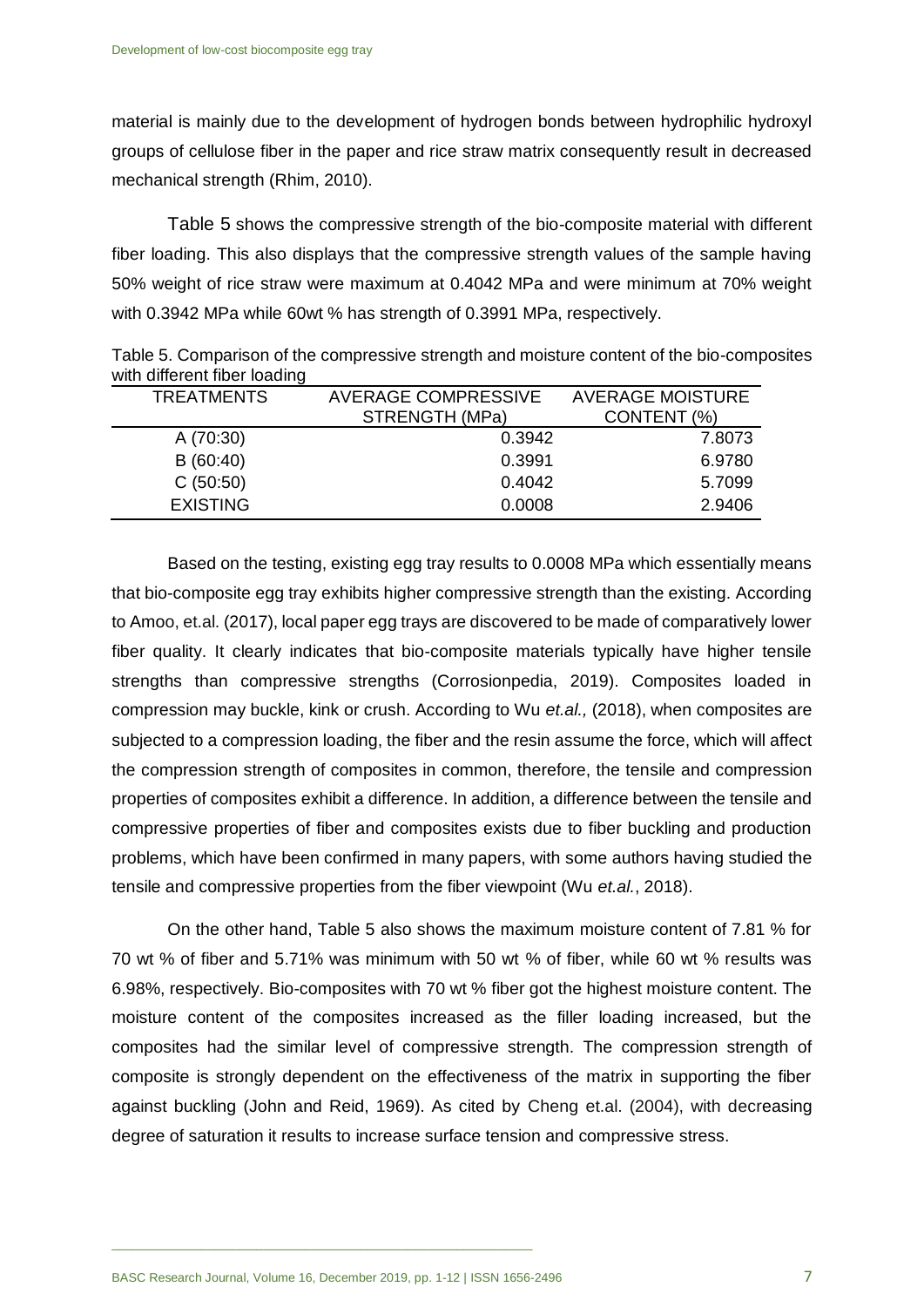Result displays that the water absorption (WA) values of the samples having 70 wt % of rice straw fiber are maximum at 42.71 % while they are minimum at 37.19 % for the samples having 50 wt % the rice straw fiber while 60 wt % has a value of 39.86 %, respectively (Table 6). Water absorption amount of the bio-composites significantly increased with increasing the fiber loading. This was mainly result due to those free OH groups come in contact with water and hydrogen bonding which results gaining of weight in the bio-composites (Ismail & Ishak, 2018).

| <b>TREATMENTS</b> | WATER ABSORBENCY (%) |
|-------------------|----------------------|
| A (70:30)         | 42.7133              |
| B(60:40)          | 39.8600              |
| C(50:50)          | 37.1933              |

Table 6. Comparisons of WA of the bio-composites with different fiber loading

The higher the fiber loading is, the more hydrophilic sites exist in the composites and the higher water absorption of the composites (Ismail & Ishak, 2018). In addition, composites had higher moisture absorption rate at cornstarch- based. According to Pandian *et.al*., (2014), the water absorption behavior of the composites mainly depends on the voids present in the composites, interfacial adhesion between the fiber and matrix, and type of fibers reinforced that may lead to increase rate and amount of water absorbed by the composite. On the other hand, this phenomenon can be explained by the hydrophilic nature of rice straw fibers, due to the fact that they are cellulose fibers (Khandanlou et.al. 2014).

Result shows in terms of production cost of the different treatments of bio-composite egg trays. The costs of materials are based on the retail prices available in the market (Table 7). According to Santiago (2019), owner of DKG Junkshop located at Malipampang, San Ildefonso, Bulacan waste paper price was Php 1.5  $kg<sup>-1</sup>$ . In addition, rice straw price range is Php 0.4 kg<sup>-1</sup> around Pampanga and San Ildefonso area (De Lara, 2019).

It also shows that treatments have different prices in making the bio-composite egg tray. However, it further shows that 50 wt % fiber loading also has the higher price compare to the other treatments but this treatment results a good mechanical strength among the other treatments. On the other hand, the bio-composite with lesser amount of fiber loading has a cost of Php 8.23 selling price, assuming with 30% mark-up. And comparing it to existing, existing egg tray cost is Php 10.00 per tray with 30 slots. Assuming that there is one laborer working for 8 h and 60 trays he produced in one day. The money that will be saved is Php 1.77-1.84 in the bio-composite egg tray. With this, natural fiber such as rice straw can be used as a substitute for paper fiber in making an egg tray.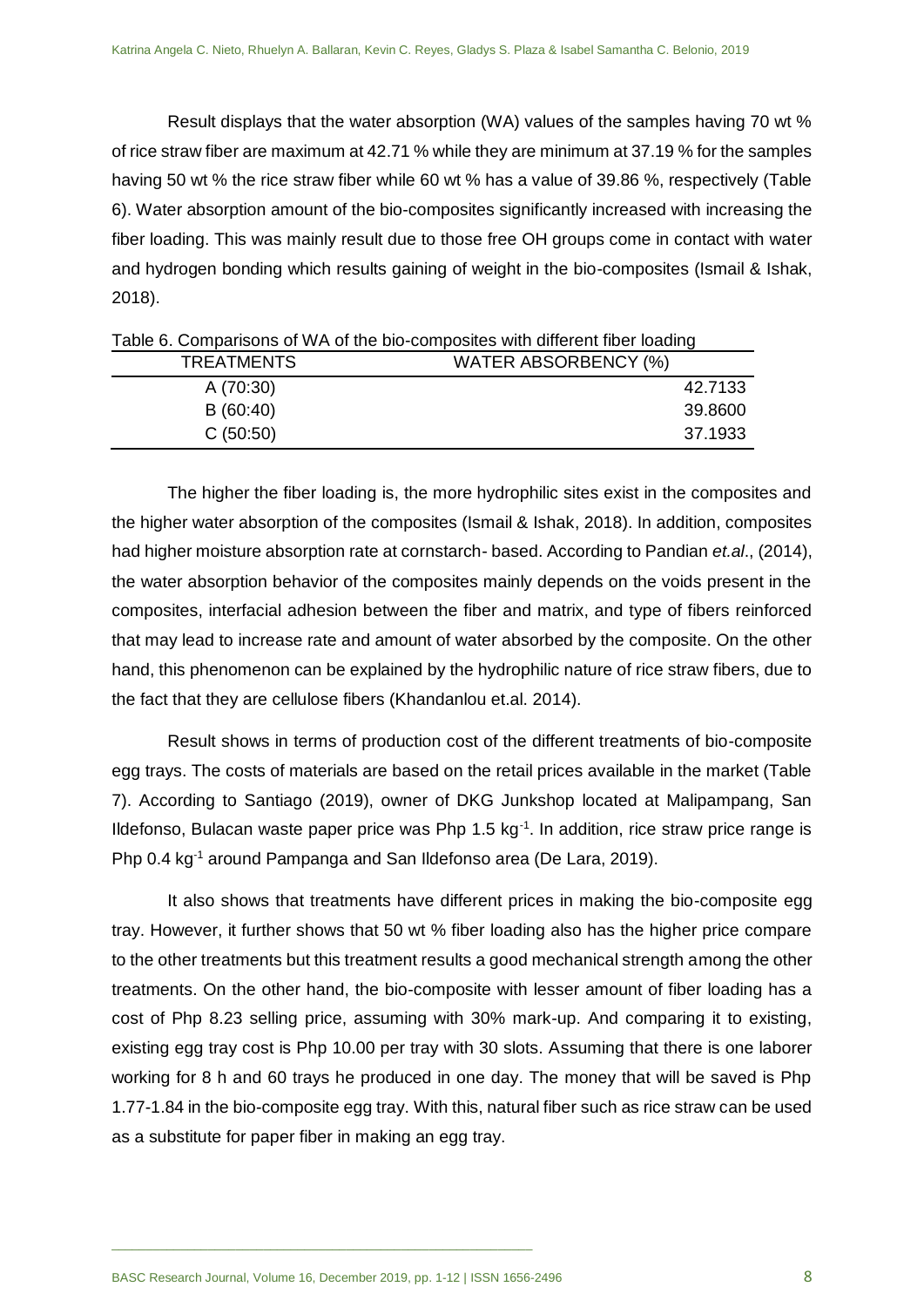|                                    | <b>COST OF USAGE</b> |          |          |
|------------------------------------|----------------------|----------|----------|
| <b>PARTICULARS</b>                 | A (70:30)            | B(60:40) | C(50:50) |
| Variable Cost (Php)                | 4.15                 | 4.17     | 4.20     |
| <b>Corn Starch</b>                 | 0.30                 | 0.30     | 0.30     |
| <b>Rice Straw</b>                  | 0.06                 | 0.05     | 0.04     |
| <b>Waste Paper</b>                 | 0.09                 | 0.12     | 0.15     |
| <b>Electricity</b>                 | 0.38                 | 0.38     | 0.38     |
| Labor                              | 3.33                 | 3.33     | 3.33     |
| Fixed Cost (Php)                   | 2.13                 | 2.13     | 2.13     |
| <b>TOTAL PRODUCTION COST (Php)</b> | 6.28                 | 6.30     | 6.33     |
| SELLING PRICE (assume 30% mark-up) | 8.16                 | 8.19     | 8.23     |
| PRICE PER PIECE (Php)              | 8.16                 | 8.19     | 8.23     |

Table 7. Production cost and price of different mixture of bio-composites per egg tray production

ASSUMPTIONS: Production time= 8 hrs/ day<br>
Daily production=60 trays/ day<br>
Production=240 days/ yr<br>
Yearly production=14,40 Blender= 4 kW/h Blender capacity= 8 min/tray

Yearly production=14,400 trays/yr Consumption= 0.07 kW/h Electric cost= Php. 5.43 kW/h

#### **Summary and Conclusion**

Tensile strength of the biocomposite material, as tested using Universal Testing Machine (UTM), increases when the percentage weight of fiber decreases. The maximum tensile strength of 9.3467 MPa was noticed for 50 wt % of fiber and minimum of 3.3933 MPa for fiber with 70 wt %, respectively. On the other hand, 60 wt % results to 7.1267 MPa. Using UTM, result showed that compressive strength values of the sample having 50% weight of rice straw were maximum at 0.4042 MPa and were minimum at 70% weight with 0.3942 MPa while 60wt % has strength of 0.3991 MPa and 0.0008 MPa for existing egg tray.

Through oven drying the result of moisture contents of the bio-composite material with the maximum moisture content of 6.61 % for 70 wt % of fiber and 4.66 % was minimum with 50 wt % of fiber, while 60 wt % results was 5.40 %. The result of moisture content of biocomposite in compressive test indicated the maximum moisture content of 7.81 % for 70 wt % of fiber and 5.71% was minimum with 50 wt % of fiber, while 60 wt % results was 6.98%. Biocomposites with 70 wt % fiber got the highest moisture content. In terms of water absorbency, result displays that water absorption (WA) values of the samples having 70 wt % of rice straw fiber are maximum at 42.71 % while they are minimum at 37.19 % for the samples having 50 wt % the rice straw fiber while 60 wt % has a value of 39.86 %. It also means that amount of fiber loading does significantly affect the water absorption of the bio-composites.

Bio-composite egg tray has a lower price compare to the existing egg tray. 70 wt %, 60 wt % and 50 wt % prices were Php. 8.16, Php. 8.19 and Php. 8.23, respectively. Savings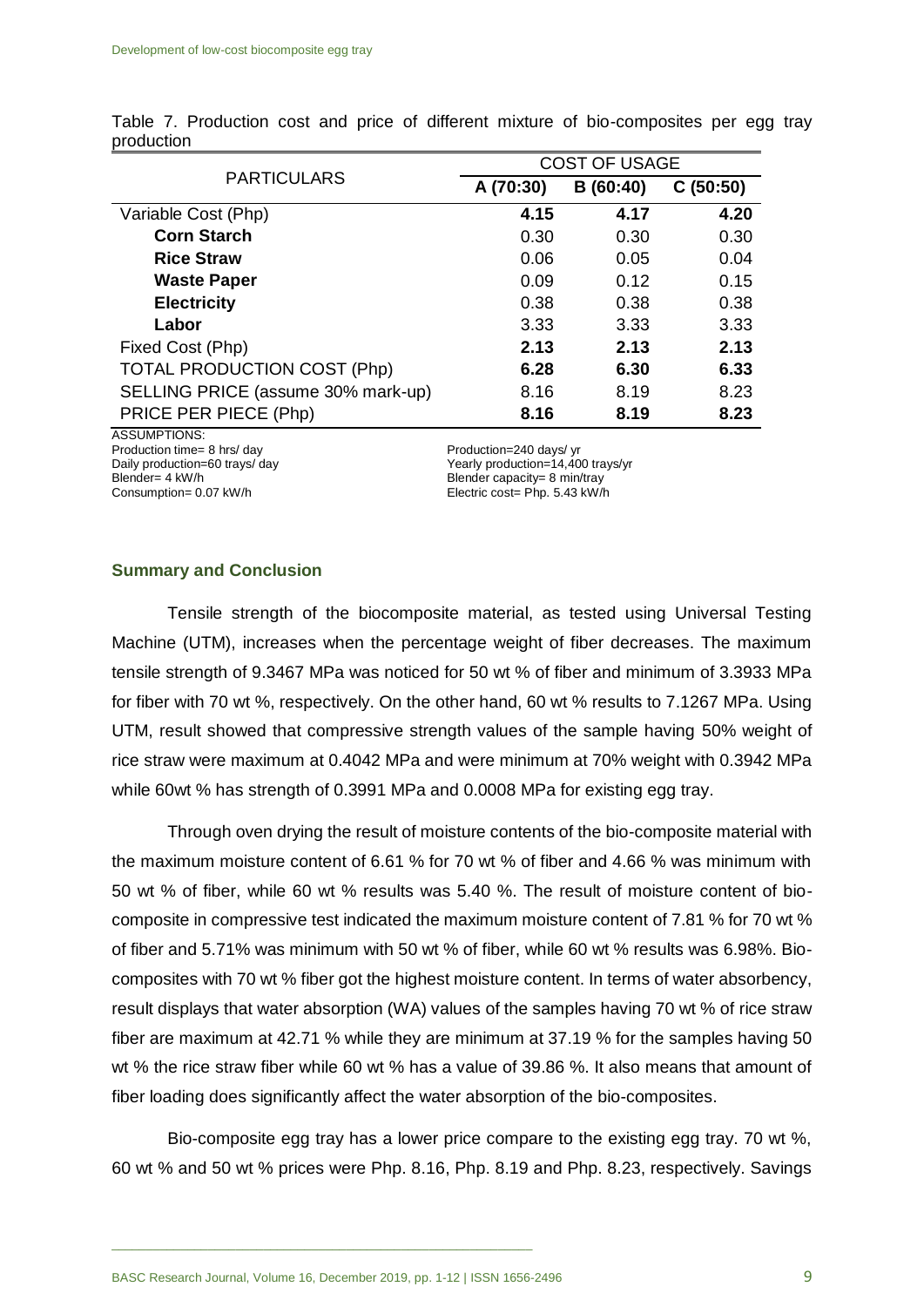for this bio-composite egg tray ranges from Php.1.77- 1.84 per piece. With this, natural fiber such as rice straw can be used as a substitute for paper fiber in making an egg tray.

The rice straw fibers in the right proportion can be used as substitute fiber material in making a bio-composite and in modifying the existing egg tray. Mechanical properties of biocomposites increase when rice straw is being incorporated into it. The rice straw helps in stress transfer within the bio-composites, while the presence of natural fiber loads increases water absorption and moisture content capacity of bio-composites affecting the tray's mechanical properties making it slightly weaker. With this, development of bio-composite egg tray, has higher compressive strength compare to the existing egg tray with lower price. Based on the result, the development of bio-composite egg tray can be substituted by rice straw fiber with better mechanical strength and used as an alternative. Natural fibers are renewable, economical, eco-friendly and cause no health hazards.

#### **References**

- Amoo, K., Onilude, M.A. & Omoniyi, T.E. (2017). Characterization of Paper Egg Trays Used in Southwestern Nigeria. *International Journal of Scientific & Engineering Research, 8*(3).
- Aquino, A.P., Deriquito, J.A.P. & Festejo, M.A. (2013). Ecological Solid Waste Management Act: Environmental Protection Through Proper Solid Waste Practice. Food and Fertilizer Technology Center for the Asian and Pacific Region.
- Bai, J. (2013). Benefits of Distilled Water. https://www.purewaterinc.com.
- Cheng, Enzhi, Sun, Xiuzhi & Karr, GS. (2004). Adhesive properties of modified soybean flour in wheat straw particle board. *Composites Part A: Applied Science and Manufacturing, 35*(3).
- Corrosionpedia (2019). Compressive Strength. Corrosionpedia Incorporated.
- De Lara, K. (2019). Price of rice straw. Personal communications
- Escriba, L.R. & Porcar, M. (2009). Rice straw management: the big waste.
- Ibrahim, H.A.H. (2018). Bio-Energy Production from Rice Straw a Review. Al-Baath University, Syria. 5(5)
- Ismail, N.A. & Ishak, Z.A.M. (2018). Effect of fiber loading on mechanical and water absorption capacity of Polylactic acid. *IOP Conference Series Materials Science and Engineering,* 368(1). https:DOI:10.1088/1757-899X/ 368/1/012014
- Jones, M. (2017). What is high tensile strength? https://www.quora.com.
- John, R.L. & R.J. Reid (1969). Compressive Strength of Boron Composites. *Journal of Composite Materials, 3*(1), 48-56. https://doi.org/10.1177/ 002199836900300104
- Kispotta, U.G. (2011). Synthesis and characterization of bio-composite material. National Institute of Technology Rourkela.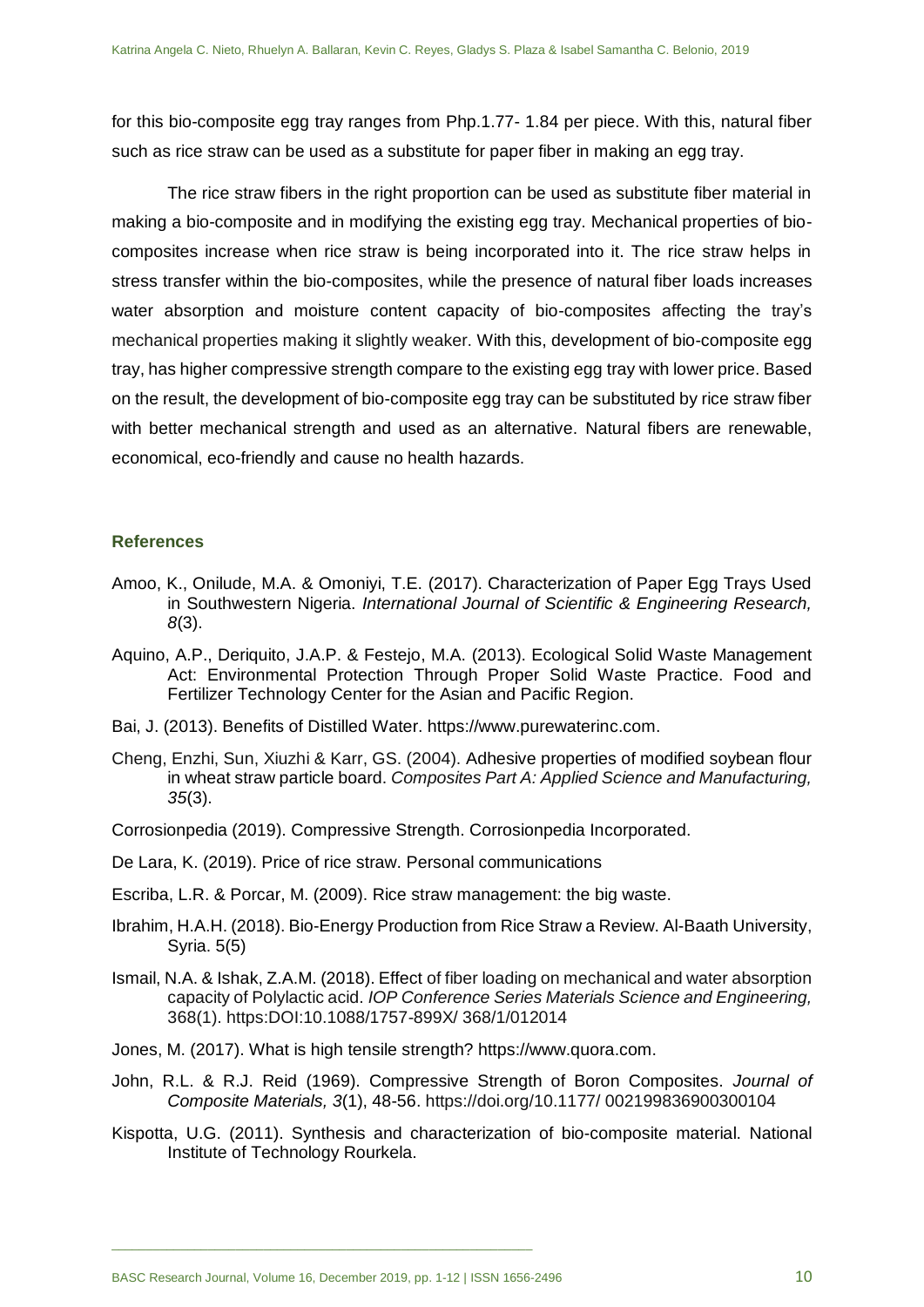- Kumar, S., Kumar, M., Kaur, R. & Gupta, O.P. (2014). Drying characteristics for biocomposites material. *Agricultural Research Journal, 54*(1). 76. DOI:10.5958/2395- 146X.2017.00013.8
- Cheng, Enzhi, Sun, Xiuzhi & Karr, GS. (2004). Adhesive properties of modified soybean flour in wheat straw particle board. *Composites Part A: Applied Science and Manufacturing, 35*(3).
- Lim J.A. (2018). Egg Trays Save Mother Earth. Department of Science and Technology Region II, Philippines.
- Miller, D. (2019). What is moisture content? The Laboratory People.
- Mohanty, F. & Swain, S.K. (2017) Chapter 18 Bionanocomposites for food packaging applications. *Nanotechnology Applications in Food Flavor, Stability, Nutrition and Safety*. (pp.363-379). Academic Press
- Molenveld, K.K. (2007). Properties of Packaging Materials. https://www.wur.nl/en/article/Properties-of-packaging-materials.htm
- Khandanlou, R., Ahmad, M.B., Shameli, K., Hussein, M.Z., Zainuddin, N., & Kalantari, K. (2014). Mechanical and Thermal Stability Properties of Modified Rice Straw Fiber Blend with Polycaprolactone Composite. *Journal of Nanomaterials, 2014.* <https://doi.org/10.1155/2014/675258>
- Pandian, A., Vairavan, M., Thangaiah, W.J.J. & Uthayakhumar, M. (2014). Effect of Moisture Absorption Behavior on Mechanical Properties of Basalt Fiber Reinforced Polymer Matrix Composites. *Journal of Composites, 2014*. <https://doi.org/10.1155/2014/587980>
- Pira, S. (2019). Water Absorbency. https://www.smitherspira.com/services/materialstesting/paper-other-properties/water-absorbency.
- Punyamurthy, R., Sampathkumar, D., Bennehalli, B., Ranganagowda, R.P., Badyankal, P.V. & Venkateshappa, S.P. (2014). Abaca Fiber Reinforced Hybrid Composites. *International Journal of Applied Engineering Research, 9*(23).
- Rhim, J.W. (2010). Effect of Moisture Content of Tensile Properties of Paper-based Food Packaging Material. *Food Science Biotechnology*. *19*(1): 243-247.DOI 10.1007/s10068-010-0034-x
- Rice Knowledge Bank (2013). Rice straw. International Rice Research Institute.
- Santiago, Kimberly D. (2019). Price of paper/ kg. Personal communication.
- Subramaniam, K. (2018). What are the factors affecting the tensile and flexural testing of fibre reinforced composites? https://www.researchgate.net
- Summers, M.D., Blunk, S.L. & Jenkins, B.M. (2003). How Straw Decomposes: Implications for Straw Bale Construction. EBNet Straw Bale Test Program. Ecobuildnetwork.org
- Valdés, A., Mellinas, A. C., Ramos, M., Garrigós, M. C., & Jiménez, A. (2014). Natural additives and agricultural wastes in biopolymer formulations for food packaging. *Frontiers in chemistry, 2(6)*. DOI: 10.3389/fchem.2014.0000 PMCID: PMC3982572.
- Wang W, Sain, M. & Cooper P.A. (2006). Study of moisture absorption in natural fiber plastic composites. *Composites Science and Technology, 66(3)*. 379-386. DOI:10.1016/j.compscitech.2005.07.027